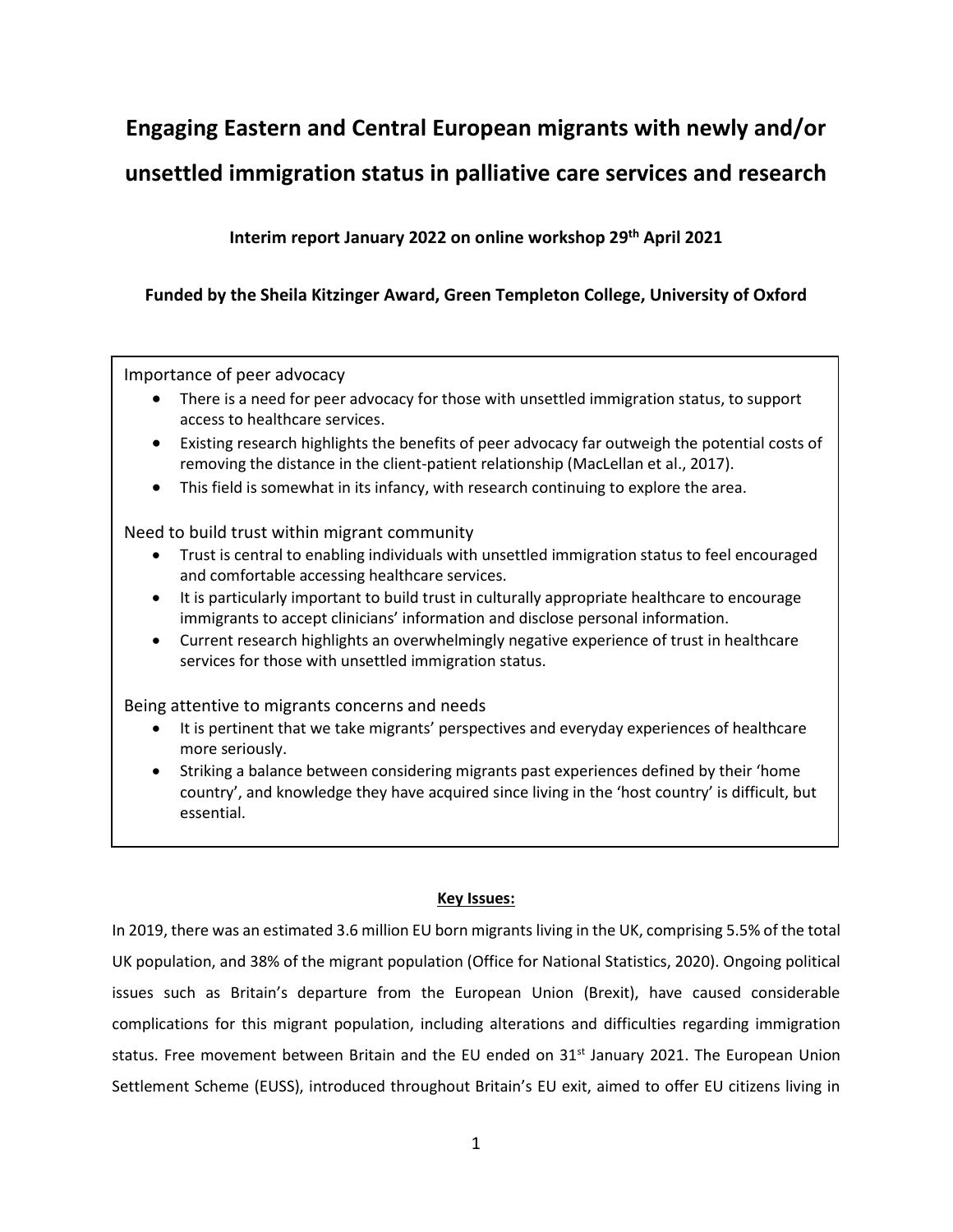the UK the opportunity to protect their residence in post-Brexit Britain. Amongst a number of inclusion criteria, settled status could be granted to those who had lived in the UK for 5-years continuously. The deadline for applications to the scheme was June 30<sup>th</sup>, 2021. As of September 30<sup>th,</sup> 2021, there had been 6.2 million applications. Notably, those that had been processed and concluded granted 52% settled status, 42% pre-settled, 3% refused, and the remaining 4% void or invalid (Home Office, 2021). Concerningly, at the time of this report being written, the UK government have just accepted a Nationality and Borders bill (UK Parliament, 2021). Though the specifics of the bill are to be debated in early 2022, it can be assumed that regulations surrounding immigration, including changes to immigration classification, will contribute to further complications for many groups of people currently residing in the UK.

This classification of settlement status has widespread impacts for migrants living in the UK. Importantly, those with unsettled immigration status have no recourse to public funds (NRPF). This prohibits them from accessing some benefits (including welfare), and some aspects of healthcare. Due to the aforementioned settlement regulations, immigrants are likely to be forced to live with NRPF for several years. During this period, they may be declined access to essential healthcare, including palliative or endof-life care. There are an estimated 131,000 EU nationals aged over 65 in the UK (Age UK, 2020). Data published in June 2020 showed that approximately 1/3 of these had not applied to the EUSS scheme, despite meeting all criteria to be granted settled immigration status. This is an alarming revelation, as these populations will grow older in upcoming years, and likely require access to palliative care services. Unless they apply and gain settled status, their access to such services will be considerably more difficult, and perhaps even declined.

The regulations surrounding palliative care services are somewhat unclear and are subject to many interpretations. As hospices often receive large charitable donations, these are not considered public funds: theoretically, those with unsettled immigration status should still be able to access them. However, this is often not the case. Even for those with settled immigration status, access to palliative care is often not straightforward. There are many fears around palliative care, an often taboo topic. The most common barriers for Eastern and Central European migrants in accessing palliative care are language difficulties, and a limited understanding of how the services work (Phung et al., 2020). This lack of awareness, coupled with distrust and language barriers make it unlikely that these migrants will receive appropriate and necessary end-of-life care.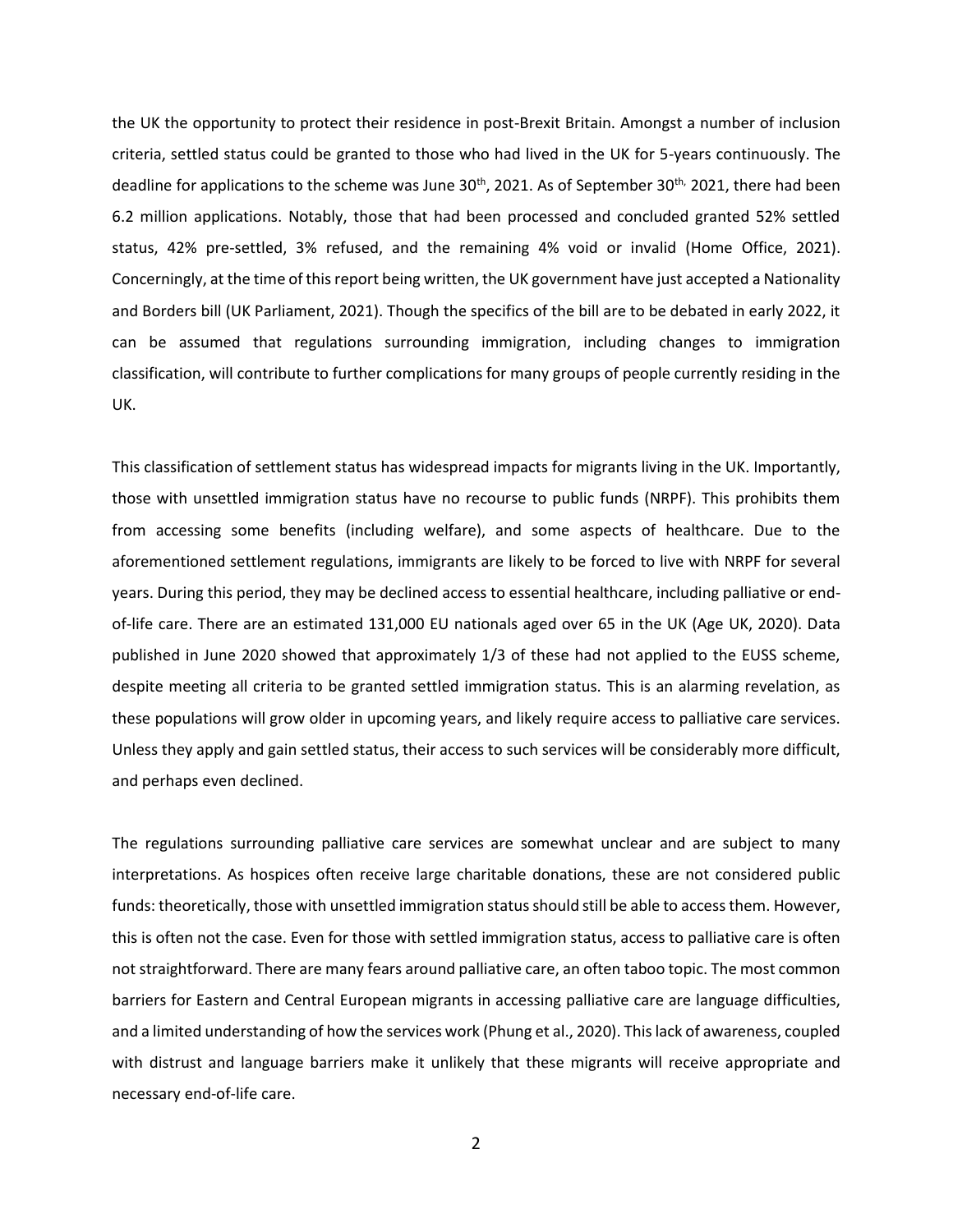A holistic approach to palliative care means to provide support for the whole person: looking at their physical, spiritual, emotional, and social wellbeing. Consequently, palliative care should support caregivers, offer symptom support at a younger age, bereavement and grief needs, and end of life wishes. However, whether this palliative care need can be met trans-nationally is an ongoing debate within the field. The European Association of Palliative Care have utilised a task force, investigating refugee and migrant access to palliative care. Further, a toolkit published by St Christopher's aims to enable palliative care professionals to support people, while also facing the additional challenge of have NRPF due to immigration status. This task of considering palliative care needs trans-nationally is addressed within the aims of the current workshop.

## **The Workshop:**

The workshop was funded by the Sheila Kitzinger Programme within Green Templeton College, University of Oxford. It was held online (via Zoom) on April 29<sup>th</sup>, 2021. The aim of the workshop was to begin to develop culturally sensitive, novel palliative care research and services engagement ideas, by bringing together researchers, health and social care professionals, and third sector workers.

The key speakers presented during the workshop. Namely, Fenella Jolly (Clinical Nurse Manager at Three Boroughs Health Inclusion Team) discussed healthcare access for those with unsettled immigration status. Dr Taulant Guma (Lecturer in Human Geography at Edinburgh Napier University) spoke of experiences of healthcare services amongst Czech-and Slovak-speaking migrants living in Glasgow (Guma, 2018). Finally, Dr Gemma Clarke (Senior Research Fellow at University of Leeds and Marie Curie) discussed access to and concepts of palliative care.

#### **Key Themes:**

## *Negative Experiences of Healthcare*

One key theme was immigrants and refugees' negative experiences of healthcare in the UK. Reports included GPs described as "*impersonal, not doing proper checks, giving their own medicines, also being cold and somehow untrustworthy and also not really caring about the health more like it's for them like following a certain procedure."* resulting in people "*feel[ing] like they're being processed."* Concerningly, *"There were cases where people were receiving some derogatory remarks when they were visiting GPs"*, eliciting "*feelings of frustration and people feeling like their health concerns weren't taken seriously*.".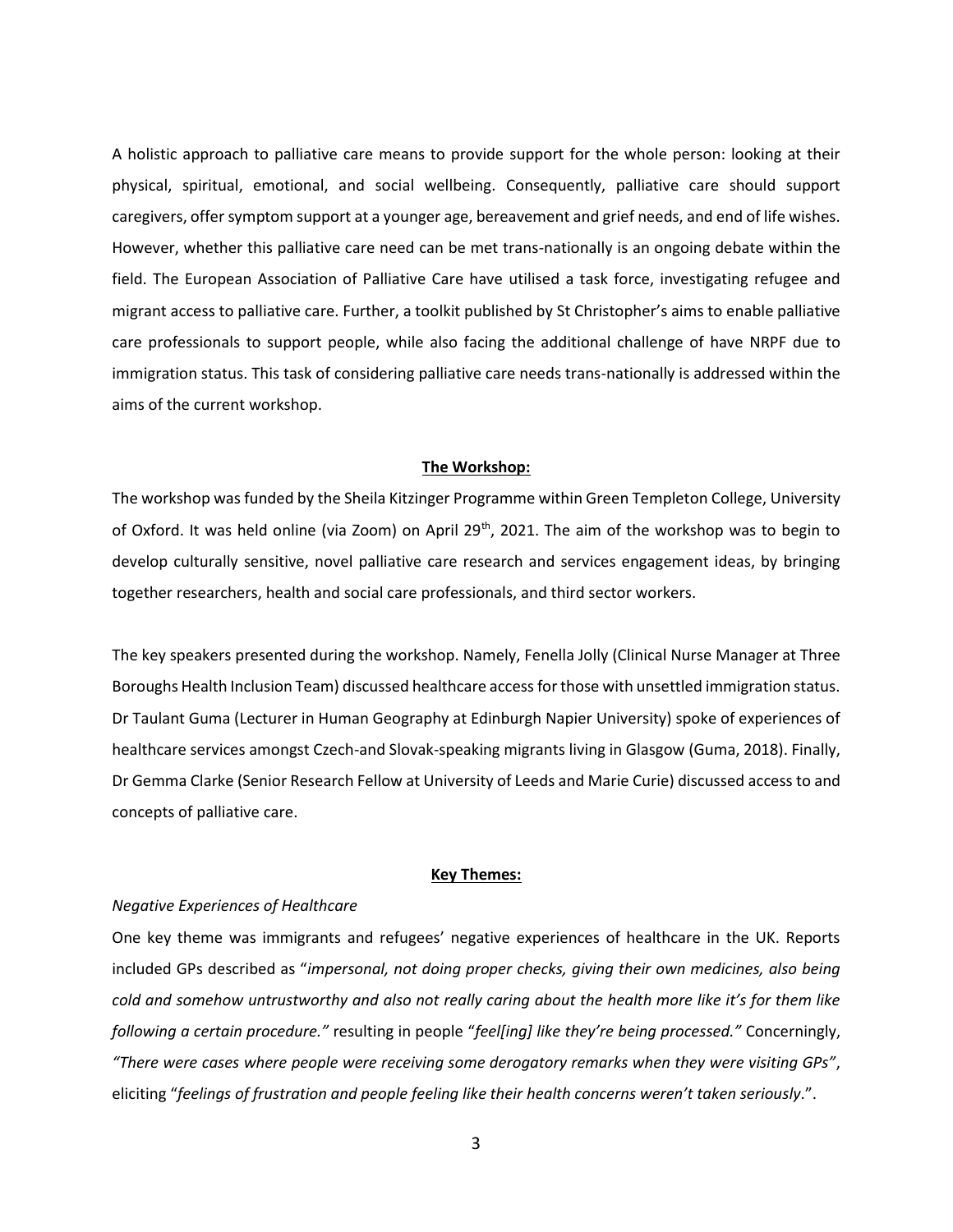Recent research from Higginbottom et al (2019) in a systematic literature review looked at maternal care for immigrants in the UK. Negative experiences included perceptions of health professionals as rude, discriminatory, and insensitive to cultural and social needs. This caused the avoidance of essential prenatal care. This was also mirrored by findings from Kang et al (2019), who studied the experiences of asylum seekers and refugees. Importantly, they found evidence of issues of acceptability, with participants experiencing perceived discrimination from practice staff surrounding their race, religion and immigration status. It is essential we encourage healthcare services to be more accommodating and culturally sensitive to allow those of any race, religion, or immigration status to have equal opportunity to access services.

#### *No Recourse to Public Funds (NRPF)*

Issues associated with NRPF recurred throughout the whole workshop: there was a vicious cycle between housing issues, healthcare access and gaining appropriate support. For example: "*"...subsets of people with no recourse to public funds may be more likely to experience mentally distressing events. So, it's really important. There's also issues around rights to housing, food, isolation, etc...".* Citizens Advice reported a 91% year-on-year increase in NRPF issues since the beginning of the Covid-19 pandemic (Citizens Advice, 2020). As of December 2020, Immigration Rules changes mean that rough sleeping is a ground for refusal or cancellation of permission to stay in the UK: this was predicted to affect more than 1 million people with NRPF (Citizens Advice, 2020). How we treat dying people is a huge reflection on our society. Yet, many immigrants and their families are not supported to have a good death or cannot access the services they require due to NRPFs.

# *Peer Advocacy & Support*

Another theme was the importance of peer advocacy for those with unsettled immigration status, to allow them to become aware of appropriate healthcare services, but also to offer them support. Extracts from the workshop include: *"...actually, getting community members and giving them mentoring roles so that they are supporting their community"* and *"We found that very successful in helping people to actually get to appointments and understand what's going on.".* 

Peer advocacy appears to be an emerging theory within health research. Souza et al (2021) have registered a review protocol aiming to investigate the impact of peer support on quality of life of immigrant women who are breast cancer survivors. Further, Page-Reeves et al (2021) have registered a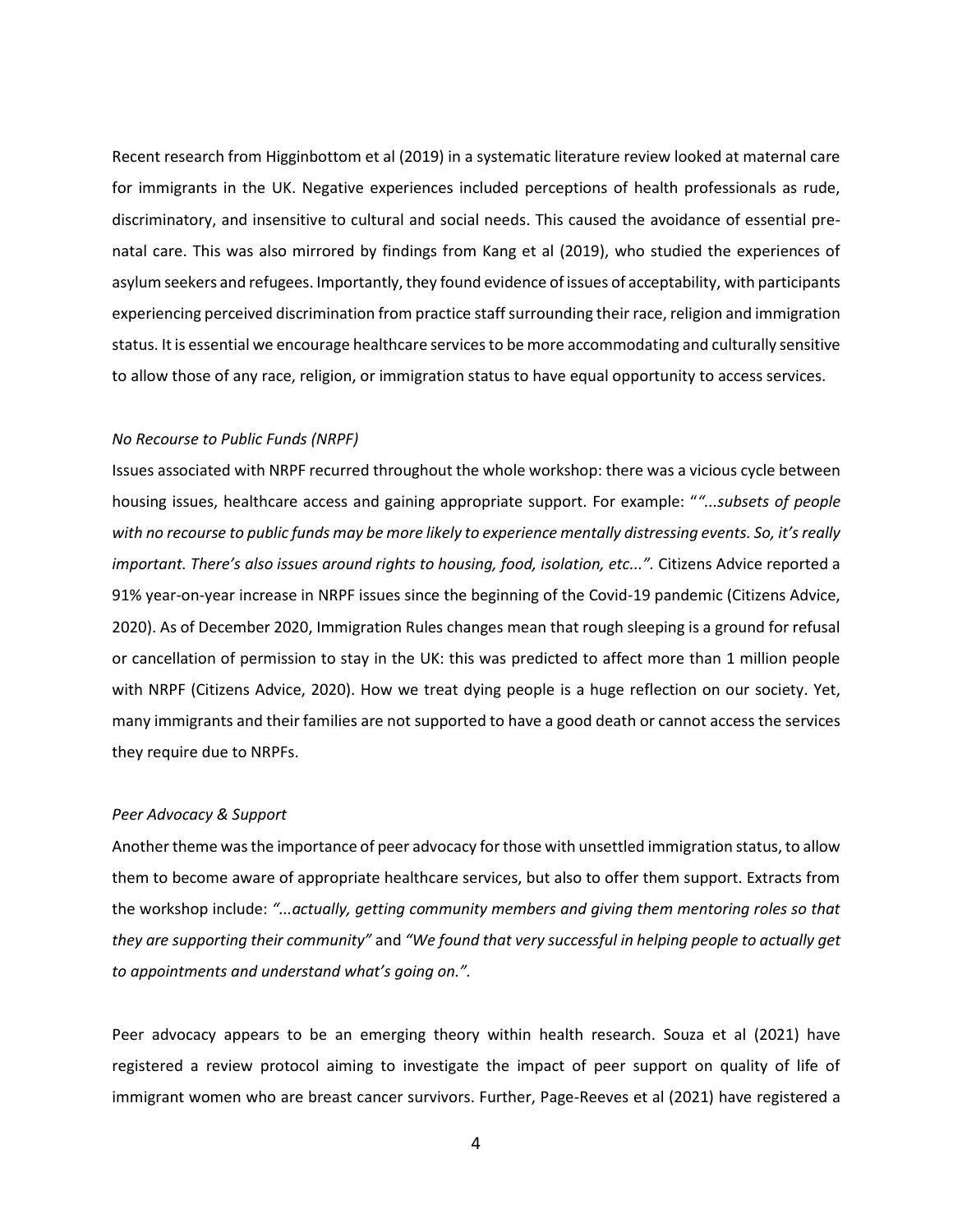randomised controlled trial investigating a peer support group for reducing depression in immigrants. Peer advocacy is, however, something that has been recommended from evidence in other research fields for immigrants and refugees, including peer-support for sexual violence recovery (Ogbe et al., 2021).

# *Holistic vs. Reductionist Care*

Reductionism and holistic approaches to healthcare recurred throughout the workshop. It is likely that the negative experiences of patients could be overcome by a more holistic approach to healthcare for immigrants. Perhaps peer advocacy could be an element of this holistic care: involving the wider family in one's end of life care.

One example of reductionism was utilisation of drugs as a prescriptive solution, as opposed to looking at the full image: "*"Whenever you go and visit your GP, they give you Paracetamol and say goodbye. They use these kinds of painkillers for any problems that they have", "Thrush was found but he was discharged by the GP because there was nothing else found. So that reductionist type model in regard to that one problem was sorted.".* In addition to reductionism in treatment, it was also evidenced in assumptions about people: "*"A blanket approach of just sending an appointment and the expectations that people get there. I don't know if it's naive or ignorant. It's not equal access to health.". The aforementioned St* Christopher's Toolkit moves towards understanding patients holistically, by considering all elements of their care.

#### *Political Issues*

Underlying these key themes are political issues. In addition to immigration laws and settlement regulations are Brexit (*"Brexit complicates all these issues even further for people for example pre-settled status will face even more difficulties than before".* and Covid-19 (*"Especially through COVID and everything else. There's a limited amount of support we can offer with the resources that we have.").* The addition of these political factors make access to palliative care for groups potentially more complicated still*.* Though this was not discussed in the workshop, it is worth noting that one pertinent political issue within the current, uncertain climate is access to Covid-19 vaccinations for marginalised/disadvantaged groups. Though many services are utilising additional adapted approaches such as reach-in clinics, this will not be equal across cities throughout England. The Core20PLUS5 is a national NHS-led approach which acknowledges the need to tackle inequalities in health. Nonetheless, having input and influence in how we ensure all our cohorts are included is a challenge.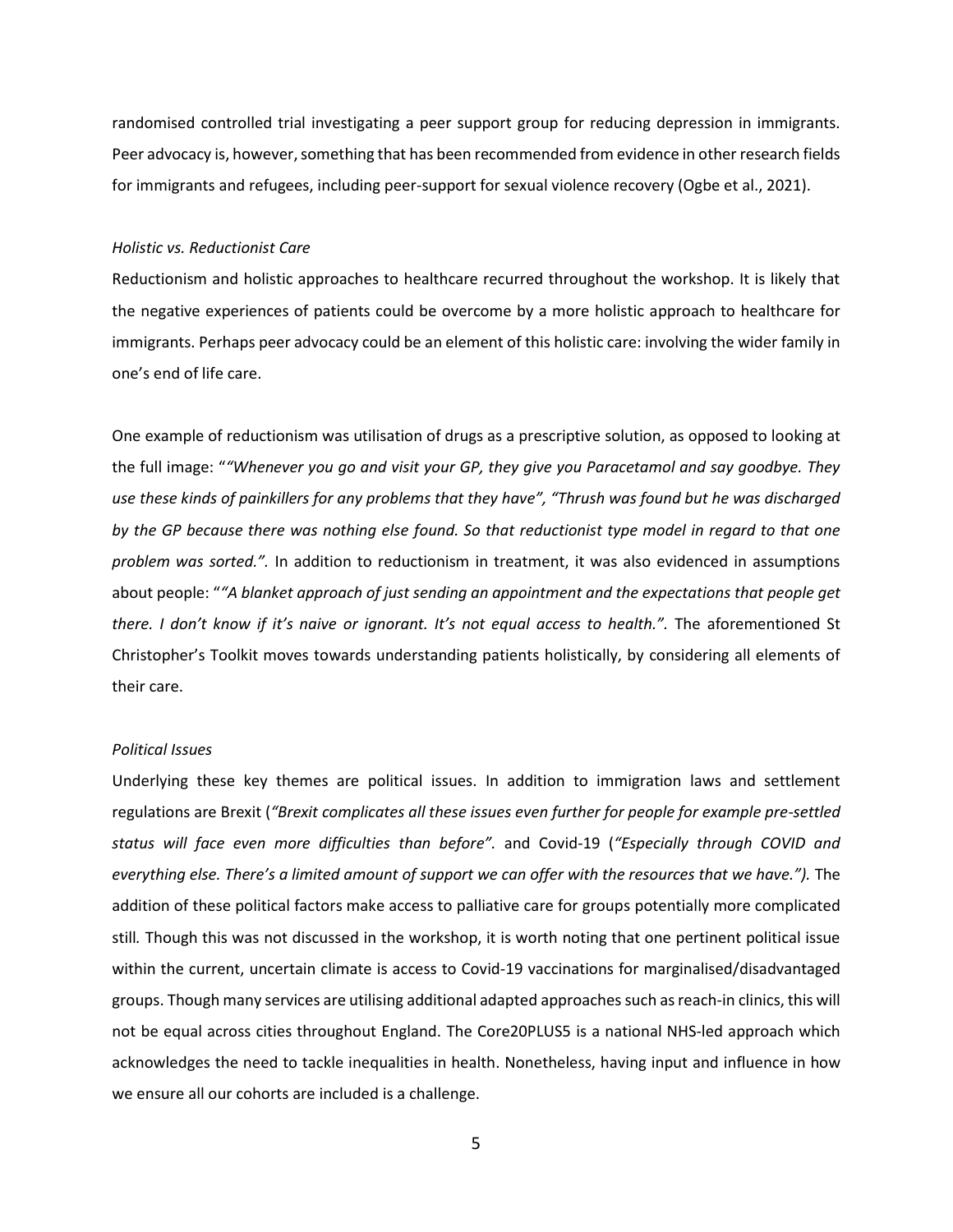#### **Key Lessons:**

#### *How can we improve peer advocacy?*

A pertinent takeaway from this workshop is that we should encourage peer advocacy for those with unsettled immigration status, to support access to healthcare services. There is some evidence about the use of peer advocacy in healthcare. Interviews with peer advocates aiming to help hard-to-reach populations with hepatitis C highlighted that any potential costs of this engagement are far outweighed by the benefits (MacLellan et al., 2017). A review by Barker and Maguire (2016) looking at peer advocacy for homeless individuals suggested several possible processes that underlie effective peer support. These include shared experience, role modelling and social support. Research is ongoing in this area, with a recently published protocol by Rathod et al (2021) aiming to conduct a mixed-methods study into the effects, processes, fidelity, and acceptability of peer advocacy for homeless individuals. It may be recommended that research is conducted in collaboration with healthcare providers to develop a blueprint for immigrant peer advocacy, and to understand the benefits of this support.

# *How can we build trust within the immigrant community?*

Trust is central to enabling individuals with unsettled immigration status to feel encouraged and comfortable accessing healthcare services. To date, a large proportion of research evidences negative healthcare-related experiences of immigrant communities, resulting in a lack of trust. Research into diabetes care by Dahal (2014) revealed 4 key dimensions of trust in culturally appropriate healthcare, critical to establishing a trusting patient-practitioner relationship. This suggested trust was pertinent in accepting healthcare providers information accuracy, disclosing private information and on recommendation uptake. Building trust requires honest, open communication, frequent communication via outreach, and offering small incentives (Lee, 2019).

## *Being attentive to migrants' concerns and needs*

The various examples provided throughout the paper and their analysis emphasise the importance of taking migrants' perspectives and everyday experiences of healthcare more seriously. While there seems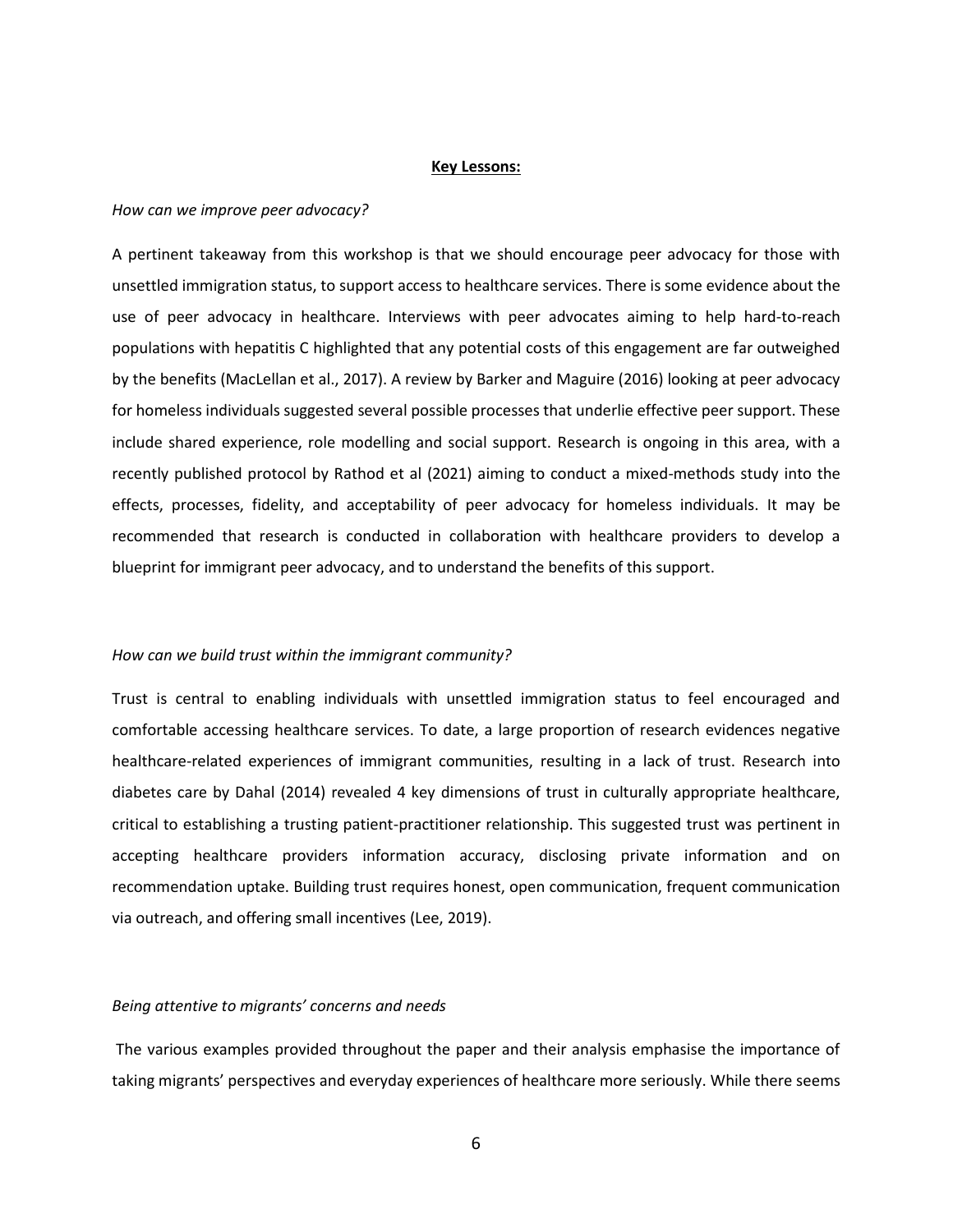to be a growing recognition of the relevance of migrants' past experiences in their countries of origin/CEE for understanding their problems, views, and needs in the 'host society', often such efforts stop at providing overly simplified and essentialising cultural explanations for individual's situation or actions. Likewise, it should be acknowledged that migrants acquire new knowledge and experiences in the receiving country; therefore, they are not determined solely by their past experiences, nor do they uniformly lack knowledge of 'the system here'. Rather, their everyday encounters with people, institutions, and systems in the places in which they come to live, including experiences of everyday prejudice and various forms of discrimination, impact on what these migrants perceive as health problems and risks and how they negotiate them.

# **Working Document Statement**

The current report is a working document. We welcome and encourage responses.

Please email: Dr Gemma Clarke – [g.c.clarke@leeds.ac.uk](mailto:g.c.clarke@leeds.ac.uk)

#### **Acknowledgements**

Dr Gemma Clarke and Dr Briony Hudson would like to thank: the speakers for their time and excellent presentations, Fenella Jolly and Dr Taulant Guma; Jodie Crooks for writing the final report; Ana Alanis Maya for assistance with admin and organisation for the event, and Yoland Johnson for administrative assistance. We would also like to thank the committee and the support team at the Sheila Kitzinger Programme within Green Templeton College, University of Oxford and Marie Curie. Thank you for making this work possible.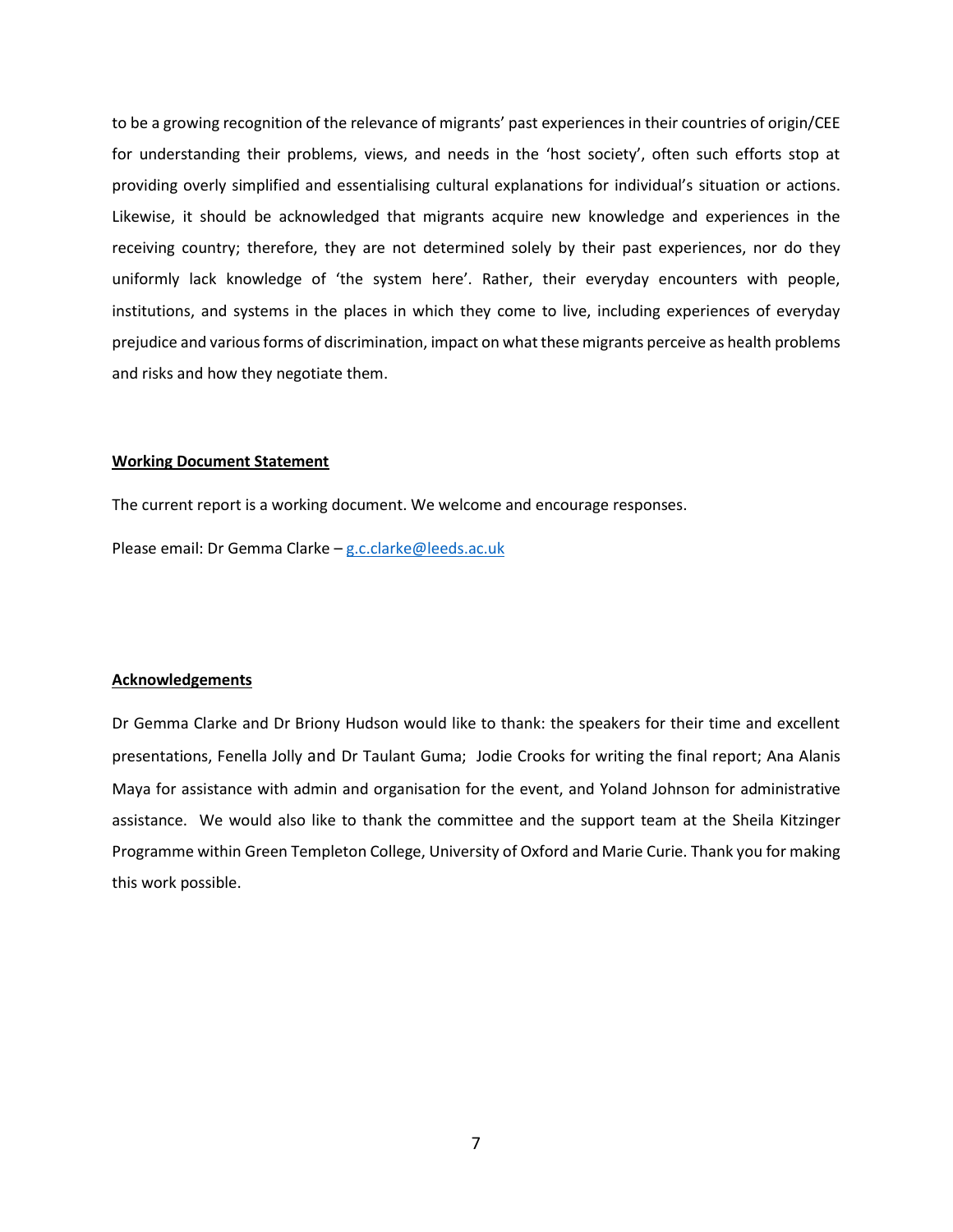Report authors: Dr Gemma Clarke, Dr Briony Hudson, Dr Taulant Guma, Fenella Jolly, Jodie Crooks. January 2022

# **References**

Age UK. (2020). The EU Settlement Scheme and older people. Available at: <https://www.ageuk.org.uk/discover/2020/09/eu-settlement-scheme/>

Barker, S.L. and Maguire, N., 2017. Experts by experience: peer support and its use with the homeless. *Community mental health journal*, *53*(5), pp.598-612.

Barnard, C., Fraser Butlin, S. and Costello, F., 2021. The changing status of European Union nationals in the United Kingdom following Brexit: The lived experience of the European Union Settlement Scheme. *Social & Legal Studies*.

Dahal, G., Qayyum, A., Ferreyra, M., Kassim, H. and Pottie, K., 2014. Immigrant community leaders identify four dimensions of trust for culturally appropriate diabetes education and care. *Journal of immigrant and minority health*, *16*(5), pp.978-984.

Guma (2018) - T. Guma (2018). "Exploring potentialities of (health)care in Glasgow and beyond: negotiations of social security among Czech- and Slovak-speaking migrants." Central and Eastern European Migration Review 7 (1), 73-90.

Guma & Jones (2019) - Guma T and Jones RD (2019) "Where are we going to go now?" European Union migrants' experiences of hostility, anxiety, and (non-)belonging during Brexit. Population, Space and Place 25(1): 1–10.

Higginbottom, G.M.A., Evans, C., Morgan, M., Bharj, K.K., Eldridge, J. and Hussain, B., 2019. Experience of and access to maternity care in the UK by immigrant women: a narrative synthesis systematic review. *BMJ open*, *9*(12), p.e029478.

Kang, C., Tomkow, L. and Farrington, R., 2019. Access to primary health care for asylum seekers and refugees: a qualitative study of service user experiences in the UK. *British Journal of General Practice*, *69*(685), pp.e537-e545.

Lee, C.A., 2019. Engaging non-citizens in an age of uncertainty: Lessons from immigrant-serving nonprofits in Los Angeles County. *Journal of the American Planning Association*, *85*(3), pp.271-286.

MacLellan, J., Surey, J., Abubakar, I., Stagg, H.R. and Mannell, J., 2017. Using peer advocates to improve access to services among hard-to-reach populations with hepatitis C: a qualitative study of client and provider relationships. *Harm reduction journal*, *14*(1), pp.1-9.

Office for National Statistics. (2021). Population of the UK by country of birth and nationality. Available at: [https://www.ons.gov.uk/peoplepopulationandcommunity/populationandmigration/internationalmigration/datase](https://www.ons.gov.uk/peoplepopulationandcommunity/populationandmigration/internationalmigration/datasets/populationoftheunitedkingdombycountryofbirthandnationality) [ts/populationoftheunitedkingdombycountryofbirthandnationality](https://www.ons.gov.uk/peoplepopulationandcommunity/populationandmigration/internationalmigration/datasets/populationoftheunitedkingdombycountryofbirthandnationality)

Phung, V.H., Asghar, Z., Matiti, M. and Siriwardena, A.N., 2020. Understanding how Eastern European migrants use and experience UK health services: a systematic scoping review. *BMC health services research*, *20*(1), pp.1-10.